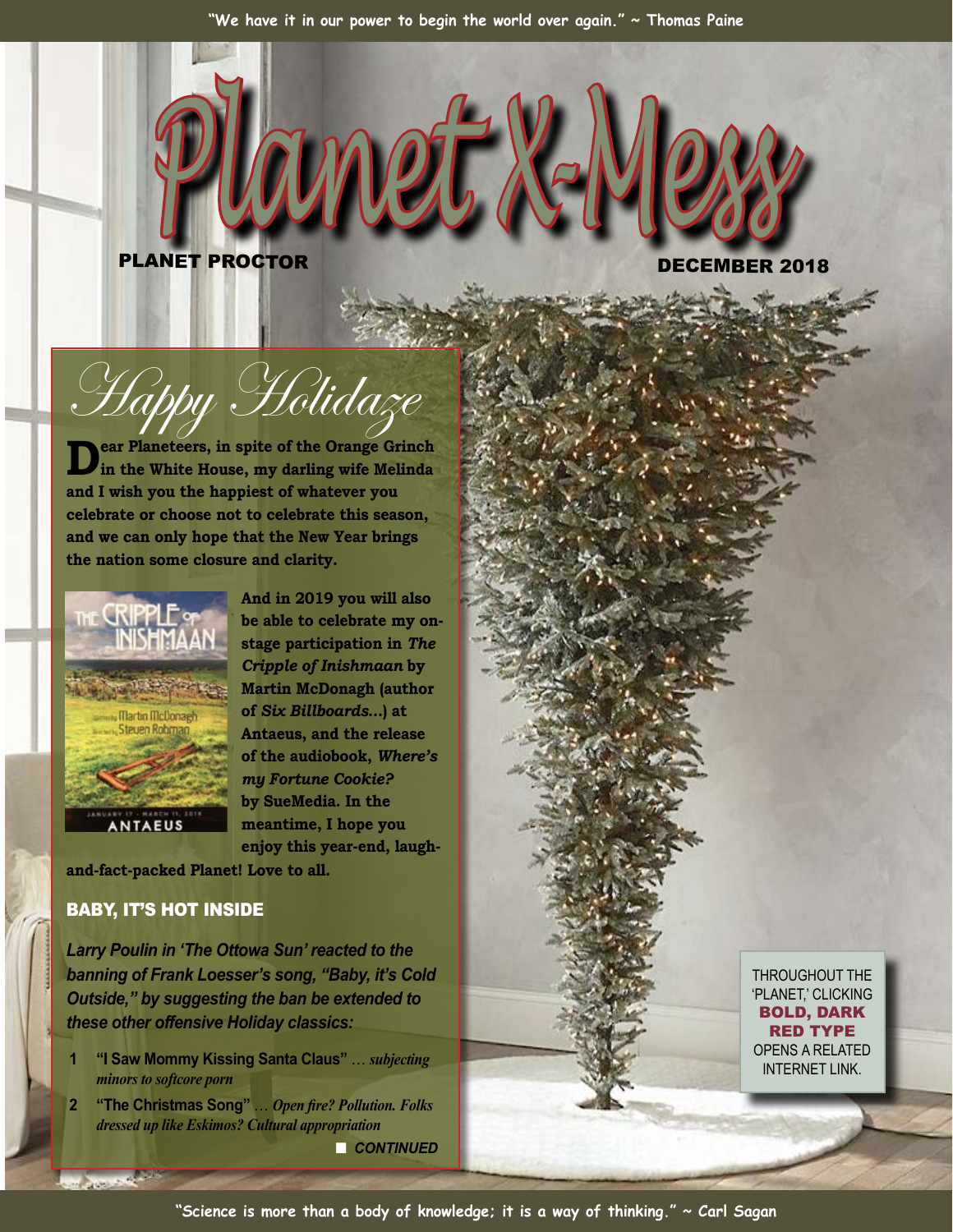

- **3** "Holly Jolly Christmas" … *Kiss her once for me? Unwanted advances*
- **4** I'm Dreaming of a White Christmas? … *Racist*
- **5** "Santa Claus is Coming to Town" … *Sees you when you're sleeping? Knows when you're awake? Peeping Tom stalker*
- **6** "Most Wonderful Time of the Year" … *Everyone telling you be of good cheer? Forced to hide depression*
- **7** "Rudolph the Red-Nosed Reindeer" … *Bullying*
- **8** "It's Beginning to Look a Lot Like Christmas" … *Dolls for Janice and Jen and boots and pistols for Barney and Ben - Forced gender-specific gifts*
- **9** "Santa Baby" … *Gold digger, blackmail*
- **10** "Frosty the Snowman" … *No snow woman? Sexist*
- **11** "Do You Hear What I Hear?" … *blatant disregard for the hearing impaired*
- **12** "Have Yourself a Merry Little Christmas" … *Make the yuletide GAY? Wow, just wow*
- **13** "Jingle Bell Rock" … *Giddy up jingle horse, pick up your feet: animal abuse*
- **14** "Mistletoe and Holly"… *Overeating, folks stealing a kiss or two? How did this song ever see the light of day?*
- **15** "Winter Wonderland"… *Parson Brown demands they get married? forced partnership*
- **16** "I'll Be Home for Christmas" … *How insensitive if you are homeless!*
- **17** "Grandma got ran over by a reindeer" … *Extremely violent and promotes alcoholism.*

And finally, watch **[THIS](http://www.popscreen.com/v/9siKE/Baby-Its-Cold-Outside-Betty-Garrett-and-Red-Skelton-from-Neptunes-Daughter)**.

"Eagles may soar, but weasels don't get sucked into jet engines." **~ Steven Wright**

### GOD/DOG SAME THING

**ABOG LOOKS AT HIS HUMAN AND THINKS:**<br>Wow – my human feeds me when I'm hungry, gives a roof to sleep under when I'm tired, and bring<br>me to the doctor when I'm sick... He must be my God. Wow – my human feeds me when I'm hungry, gives me a roof to sleep under when I'm tired, and brings me to the doctor when I'm sick… *He must be my God*.

Meanwhile, a cat looks at his human and thinks: Wow – my human feeds me when I'm hungry, gives me a roof to sleep under when I'm tired, and brings me to

the doctor when I'm sick… *I must be his God.*

Remember, dogs have owners – cats have servants.

"Animals are such agreeable friends; they ask no questions, they pass no criticisms." **~ George Elliot**

**n** CONTINUED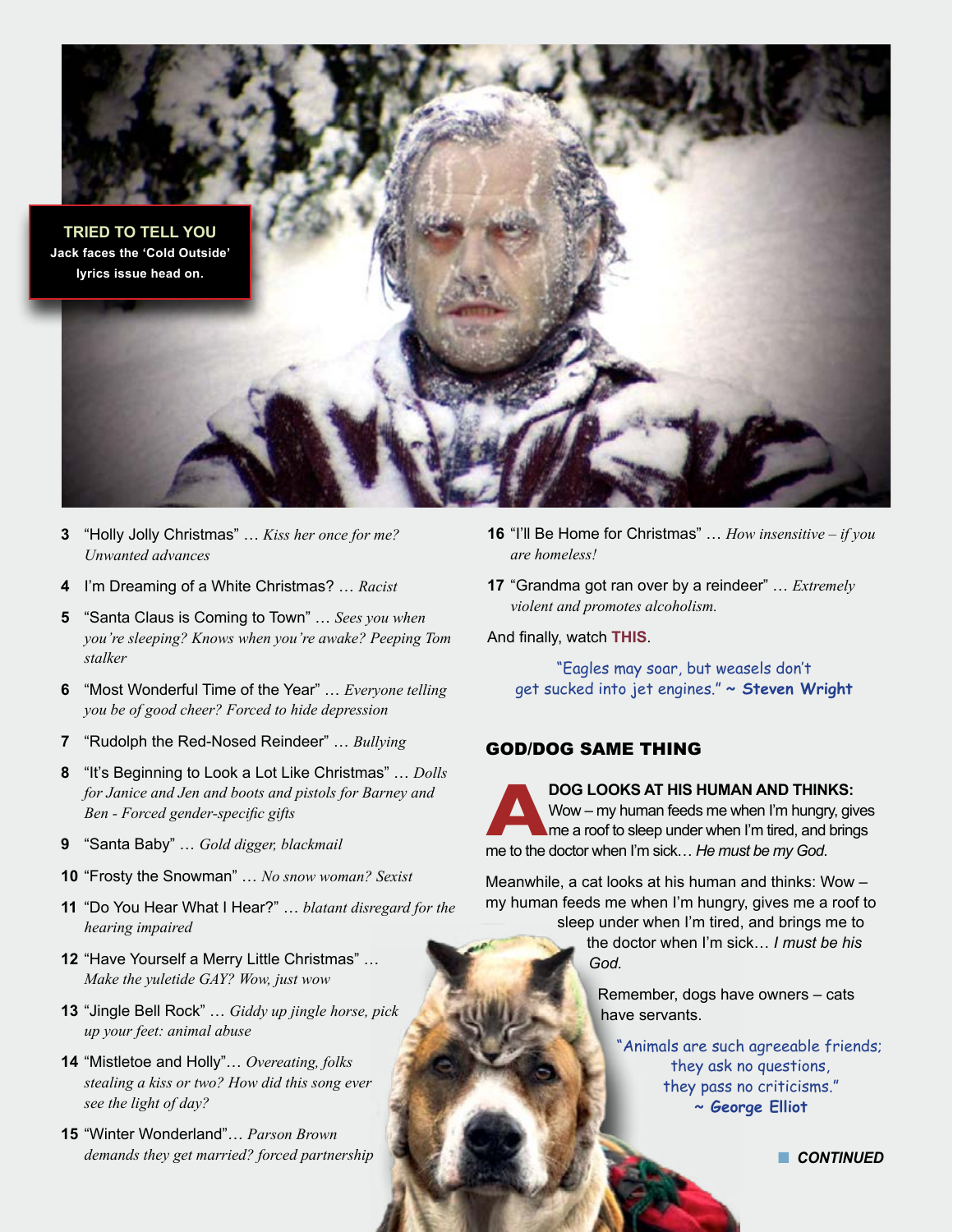### NO NEED TO KNOW

**CAT HAS 32 MUSCLES IN EACH EAR. AN**<br>
ostrich's eye is bigger than its brain and while a<br>
shark is the only fish that can blink with both eyes,<br>
the gight equid bee the largest eyes in the world. We<br>man ostrich's eye is bigger than its brain and while a the giant squid has the largest eyes in the world. Women blink nearly twice as much as men. Tigers have striped skin, not just striped fur and a polar bear's skin is black and its fur is not white, but actually clear. If you keep a goldfish in a dark room, it will eventually turn white, and a goldfish has a memory span of three seconds. Also, a dragonfly has a life span of one to six months, and while a cockroach can live nine days without its head before

it starves to death, a common snail can sleep for three years. The average person falls asleep<br>in seven minutes, and while the average chocolate bar has eight insect

legs in it, humans on average eat eight spiders in their lifetime – at night. There are more chickens than people in the world, and more people are killed by donkeys annually than are killed in plane crashes.

Right-handed people live, on average, nine years longer than left-handed people, while the average person's left

hand does 56% of the typing and *stewardesses* is the longest word typed with only the left hand and *typewriter* is the longest word that can be made using the letters on only one row of the keyboard.

There are 293 ways<br>
to make change for a dollar and on a Canadian two-dollar bill, the flag flying over the parliament building is American. American Airlines saved \$40,000

in 1987 by eliminating one olive from each salad served in first class. All of the clocks in the movie *Pulp Fiction* are stuck on 4:20, and in most advertisements, the time displayed on a watch is 10:10. Vatican City is the smallest country in the world with a population of 1,000 and a size of 108.7 acres. There are 336 dimples on a regulation golf ball.

> "An open mind, like an open mouth, should close on something" **~ G. K. Chesterton**

# FOREPLAY

**OHN DECIDED TO GO GOLFING IN SCOTLAND** with his buddy Shawn, but after driving for a few hours, they got caught in a terrible downpour, so they pulled into a nearby farm and asked the attractive lady who answered the door if they could spend the night.

> "I realize it's terrible weather out there and I have this huge house all to myself, but I'm recently widowed," she explained, "and I'm afraid the neighbors will talk if I let you stay in my house."

> > "Don't worry." John said. "We'll be happy to sleep in the barn and if the weather breaks, we'll be gone at first light." The lady agreed, and the two men found their way to the barn and settled in for the night. Come morning, the weather had cleared so they got on their way and enjoyed a great weekend of golf.

But some time later, John got an unexpected letter from that attractive woman's attorney, and he immediately called his friend and asked, "Shawn, do you remember that good-looking widow on the farm we stayed at on our golf holiday about nine months ago?"

"Yes, I do." said Shawn.

"Did you, er, happen to get up in the middle of the night, go up to the house and pay her a visit?"

"Well, um, yes." Shawn said, a little embarrassed about being found out. "I have to admit that I did."

"And did you happen to give her my name and address instead of telling her your name?" Shawn was silent for a while but then blurted out, "Yeah, look, I'm sorry, buddy I'm afraid I did. Why do you ask?"

"She just died and left me everything."

What's the difference between a garbanzo bean and a chickpea? Nobody ever garbanzoed on Donald Trump." **~ Phil's Phunny Phacts**

## 'PITY THE NATION'

*Pity the nation whose people are sheep And whose shepherds mislead them. Pity the nation whose leaders are liars Whose sages are silenced And whose bigots haunt the airwaves. Pity the nation that raises not its voice Except to praise conquerors And acclaim the bully as hero And aims to rule the world*

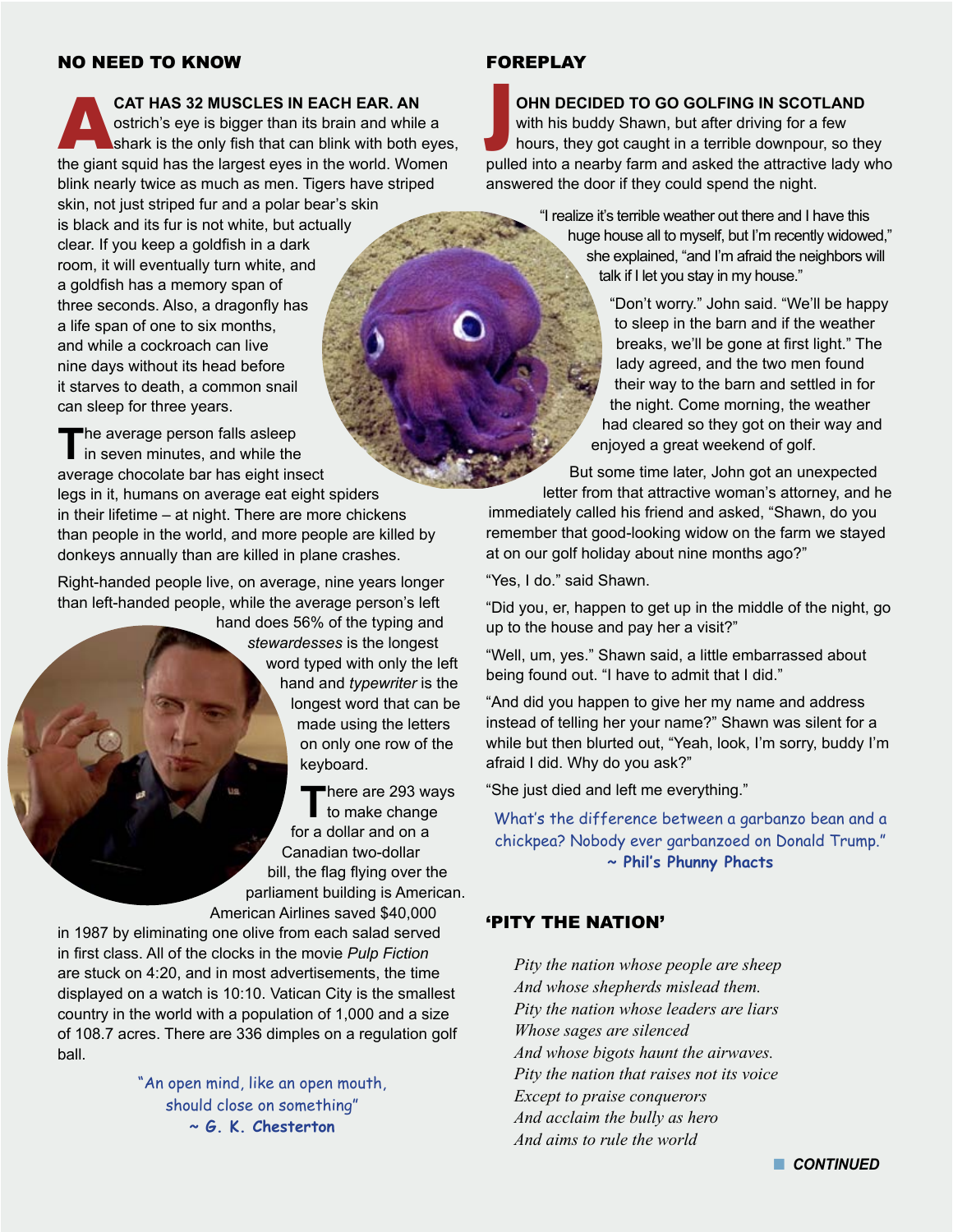*By force and by torture. Pity the nation that knows No other language but its own And no other culture but its own. Pity the nation whose breath is money And sleeps the sleep of the too well fed. Pity the nation oh pity the people who allow their rights to erode and their freedoms to be washed away…*

*My country, tears of thee Sweet land of liberty!*

> Lawrence Ferlinghetti, 2007 (After Khalil Gibran) **[WATCH IT READ](https://www.youtube.com/watch?v=lKCblAJtzgE)**

"Do not get lost in a sea of despair. Be hopeful, be optimistic. Our struggle is not the struggle of a day, a week, a month, or a year, it is the struggle of a lifetime. Never, ever be afraid to make some noise and get in good trouble, necessary trouble." **~** Civil Rights icon **Rep. John Lewis**



never wear just to annoy her – and I also donated those boots you bought at that expensive boutique and don't use because someone at work has the same pair.

"She was so grateful for my understanding and help," he concluded, "that as I walked her to the door, she turned to me with tears in her eyes and said, 'Please, do you have anything else that your wife doesn't use?'"

"Bigamy is having one wife too many. Monogamy is the same." **~ Oscar Wilde**

# CASH ME OUT

**SPECIED IS QUICKLY MOVING TOWARD BEING**<br>completely cashless. The central bank is testing<br>digital currency, and more than 4,000 Swedes have<br>implanted microchips in their hands. allowing them to pay completely cashless. The central bank is testing digital currency, and more than 4,000 Swedes have implanted microchips in their hands, allowing them to pay for rail travel and food with a wave.

# LAST WORDS

**THE WIFE CAME HOME EARLY AND**<br>
found her husband in their bedroom<br>
making love to a very attractive<br>
young woman. She was understandably found her husband in their bedroom making love to a very attractive upset. "You are a disrespectful pig!" she cried. "How dare you do this to me – a faithful wife, the mother of your children! I want a divorce!" And the husband replied, "Hang on just a minute, love, so l can at least tell you what happened."

"Fine, go ahead," she sobbed, "But they'll be the last words you'll ever say to me!"

And so, the husband began, "Well, I was getting into the car to drive home and this young lady here asked me for a lift. She looked so down-and-out, thin and defenseless that in my compassion, I brought her home and warmed up the enchiladas I made for you last night – the ones you wouldn't eat because you're afraid you'll put on weight. The poor thing devoured them in moments.

"Since she needed a good clean up, I suggested a shower, and because her clothes were dirty and full of holes, I threw them away and gave her the designer jeans that you've had for a few years but don't wear because you say they're too tight. I also gave her the underwear that was your anniversary present, which you don't use because you said they're in bad taste. I also went and found the sexy blouse my sister gave you for Christmas – the one you



**chip to unlock his office.**

But financial authorities are trying to slow the trend as the government grapples with what it means for society, and consumer groups warn that going cashless will hurt older people, immigrants and the disabled, who rely on banks for customer service. Can you buy that?

"I am not occasionally insubordinate, I am usually insubordinate. I don't take orders that I know are stupid or illegal." **~ Benjamin Forencz**, Nuremberg prosecutor

# UNITED WE STAND

**THE STAFF AT A LOCAL UNITED WAY OFFICE**<br>
realized that it had never received a donation<br>
from the town's most successful lawyer, so they<br>
called him and said, "Our research shows that out of a realized that it had never received a donation from the town's most successful lawyer, so they yearly income of at least \$500,000, you give not a penny to charity. Wouldn't you like to give back to the community in some way?"